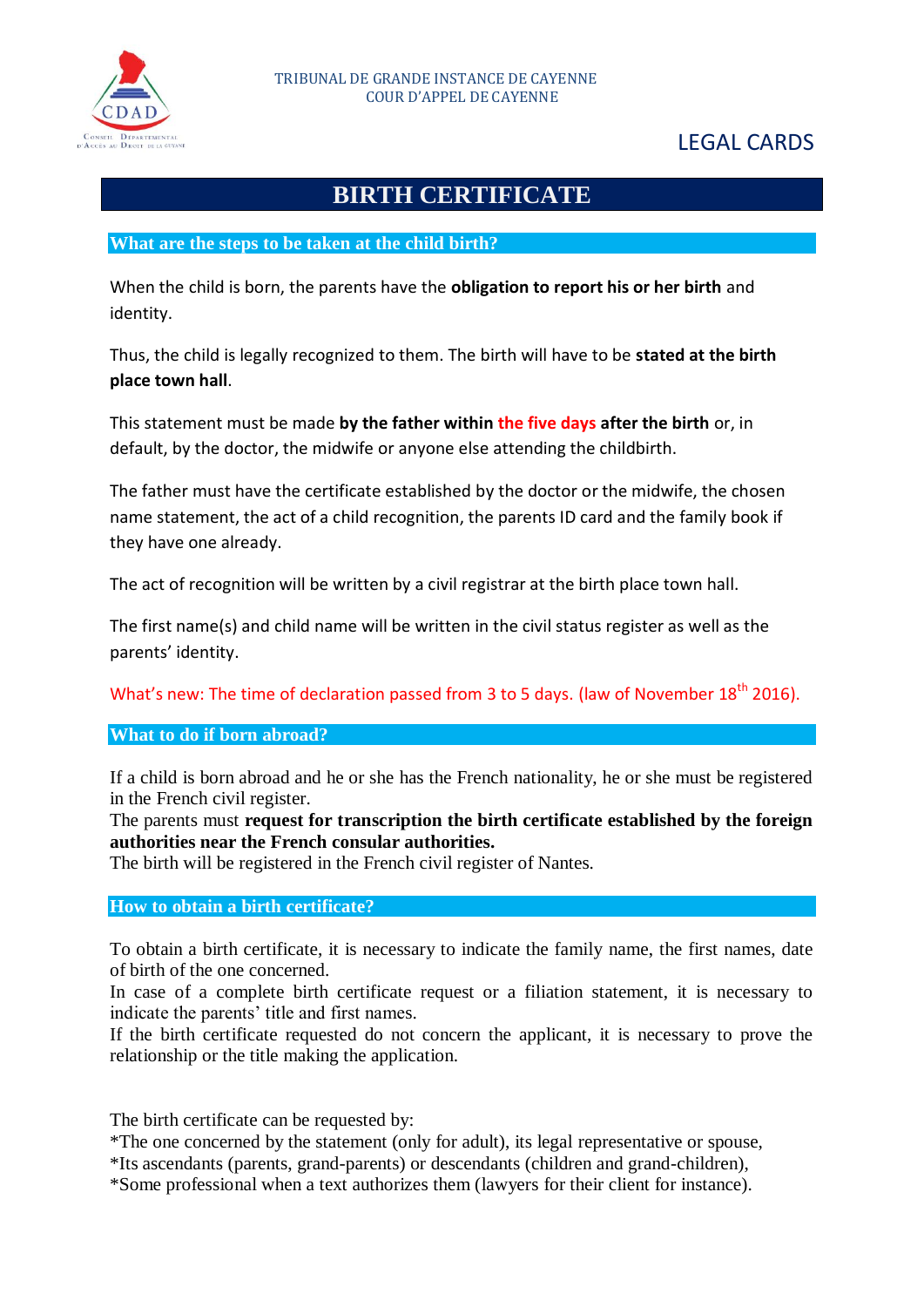For people born in France, the birth certificate must be requested near the place of birth town hall.

It can be requested by internet on the site of the birth place or on

[https://mdel.mon.service-public.fr/acte-etat-civil.html,](https://mdel.mon.service-public.fr/acte-etat-civil.html) by letter or on the spot.

The request can be formulated on single paper. It is necessary to attach a stamped envelope (simple postage) indicating address for return and being accurate about the necessary information.

For people born abroad with the French nationality, the birth certificate can be requested near the civil register of Nantes central services.

It can be requested on internet or on

<https://pastel.diplomatie.gouv.fr/dali/index2.html>or by mail addressed to civil register of Nantes central services.

## **What to do if the birth certificate is missing?**

It is possible that certain person don not have birth certificate. This deficiency may be due to a late birth statement at the town hall, or after the due three days.

**This missing birth certificate would be problematic** daily because it is needed in many cases, such as the school application, near the prefecture procedures, the town hall, tribunal or social security.

Thus, it is necessary to start a procedure for getting a **birth declarative statement** that will replace the birth certificate and will allow the person to be registered on the civil register.

# **Procedure to follow: Request for a declarative birth judgement**

Two different possible procedures:

With the assistance of a lawyer.

- **An application to Court - A referral from the Public** referral from **Prosecutor by the failure to report,**  without any lawyer.

### **Prosecutor by the failure to report**, without any la

The applicant will have to demonstrate and record the birth to be registered. He may in particular, provide **certificates of the present people the date of birth**.

### **DOCUMENTS TO PROVIDE**

- A medical certificate attesting gender and age
- Two or three witness statement present when birth on the French territory, enclosed the ID copies.
- Any other birth proof on the French territory (health book, medical staff statement, school certificate, family book…)